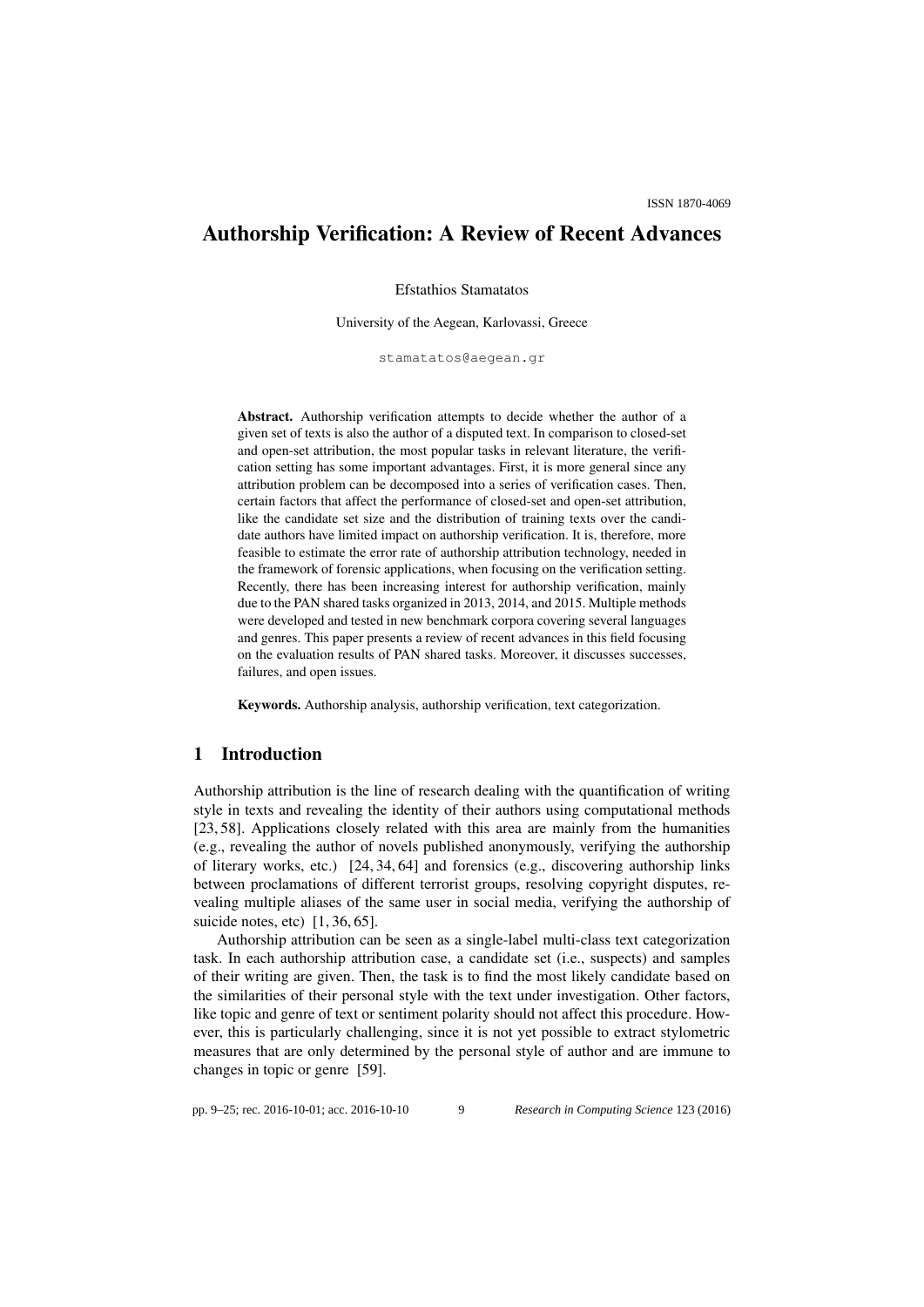The setting examined in the majority of the published studies refers to *closed-set attribution*, where a well-defined set of suspects is given and one of them is necessarily the true author of the disputed text [11, 47, 50, 53, 56]. This scenario matches the requirements of many forensic cases (i.e., traditionally solved by forensic linguists) where police investigators are able to provide a list of suspects based on the assumption that they are the only ones with access to certain resources, having knowledge of certain facts, etc. An alternative, more robust, setting is *open-set attribution* where it is possible the true author not to be included in the list of likely suspects [31, 54]. This is more appropriate in cases where it is not possible to rule out any likely author (e.g., a post in social media could be written by anyone).

A special case of open-set attribution is *authorship verification* where the candidate set is singleton [33, 35, 45]. In other words, given a set of texts by the same author, the task is to determine whether a text under investigation is by that author or not. This is essentially a one-class classification problem since the negative class is chaotic (i.e., all texts by all other authors).

Until recently, there were limited research studies dealing with authorship verification either exclusively [10, 16, 20, 33, 43] or in parallel with closed-set attribution [38, 62]. The recent influential studies of Koppel [32, 35] highlighting the significance of verification as a fundamental problem in authorship attribution and, mainly, a series of PAN shared tasks organized in 2013, 2014, and 2015 radically increased interest and research teams working in this area [25, 61, 60]. PAN evaluation campaigns provided benchmark corpora covering several natural languages and genres as well as an experimentation and evaluation framework to assess the performance of multiple verification methods. Since 2013, significant progress has been reported and multiple studies improved state-of-the-are methods, provided a better understanding of their strengths and weaknesses [6, 7, 9, 18, 22, 30, 45], and highlighted their applications in humanities and forensics [48, 63, 64]. This paper presents a review of recent advances in this field, focusing on the evaluation results of PAN shared tasks.

In the remaining of this paper, Section 2 discusses the advantages of verification setting over closed-set and multi-class open-set attribution. Then, Section 3 presents an overview of PAN shared tasks in authorship verification. Sections 4 and 5 review recent methods focusing on the stylometric features and the properties of the verification models they use, respectively. Section 6 briefly presents main evaluation results of PAN shared tasks and, finally, Section 7 summarizes main conclusions and discusses open issues.

# 2 Verification vs. Attribution

Authorship verification is a fundamental problem in authorship attribution since any problem, either a closed-set or open-set case, can be decomposed into a set of verification problems. However, it is quite challenging in comparison to both closed-set and open-set attribution since a verification model should estimate whether the disputed text is *similar enough* with respect to the given texts by a certain author while an attribution model should estimate who the *most similar* candidate author is.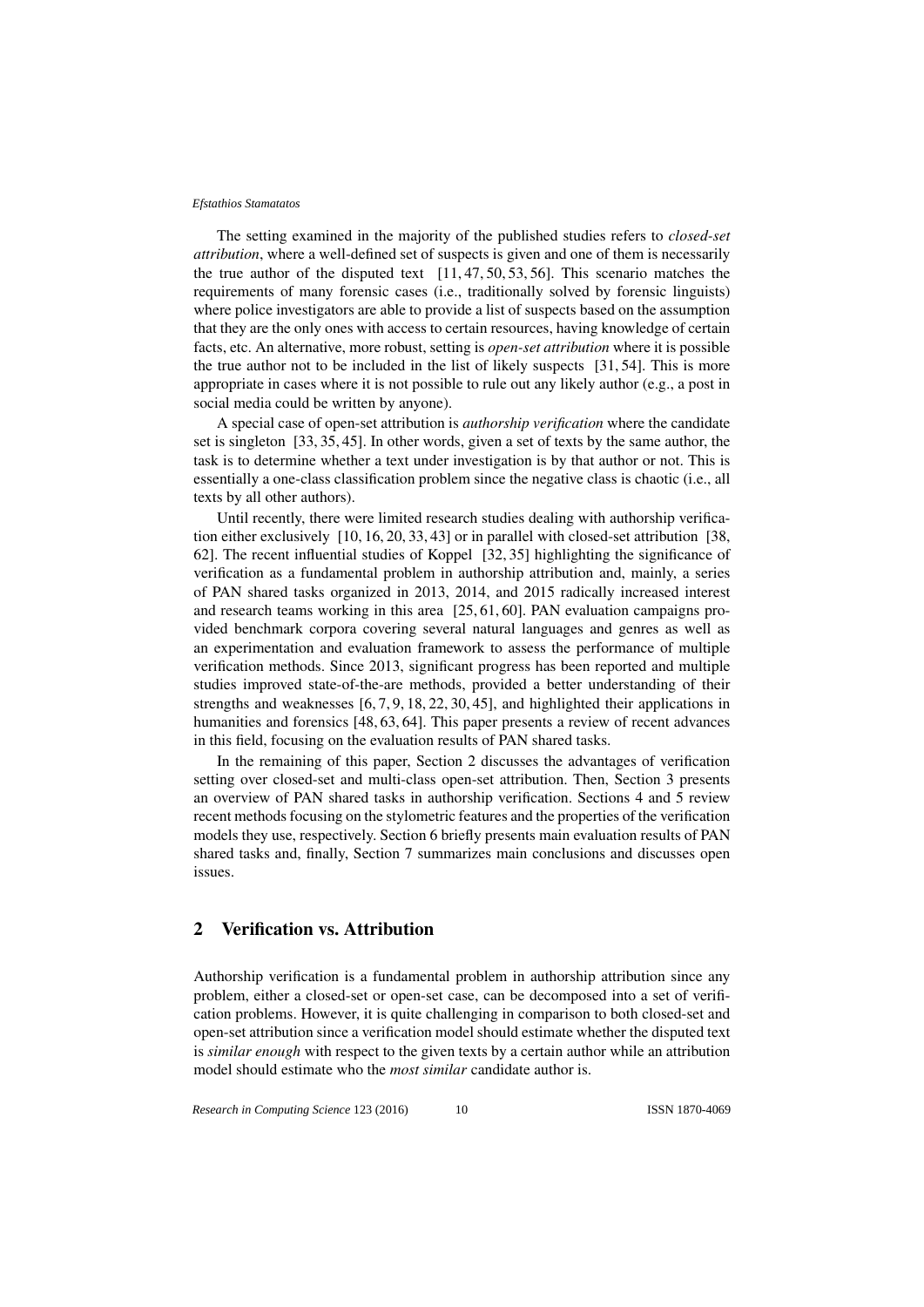*Authorship Verification: A Review of Recent Advances*

As already mentioned, authorship attribution is associated with significant forensic applications. However, it is questionable whether it can be used as evidence in court. Certainly, this technology can be used by investigators to guide their focus on specific suspects and then collect other admissible evidence (e.g., DNA samples) to be presented in court. In United States federal courts, the *Daubert* standard that determines the admissibility of scientific expert testimony requires the estimation of the error rate of a scientific method [49]. Although it is possible to estimate the error rate of specific forensic methods, like DNA analysis [28], how could the error rate of authorship attribution be determined? Certainly, there are several factors that affect the performance of an attribution model, including the number of candidate authors, the distribution of training texts over the candidate authors, the length of text samples, and whether the texts under investigation match in genre and topic, not to mention factors like style ageing (when the personal style of someone changes over time). This is not unusual in forensic science, since the accuracy of many technologies used to provide forensic evidence is affected by specific factors. For example, fingerprint matching performance deteriorates in the case of latent fingerprint identification [12] while speaker recognition accuracy is affected by the duration of audio samples, the number of samples, cross-channel conditions, voice ageing etc. [8]

The estimation of error rate of authorship attribution technology is certainly more feasible if we adopt the verification setting. An inherent problem in closed-set and open-set attribution is that the performance of the attribution model deteriorates by increasing the size of candidate set [31, 38]. On the other hand, in authorship verification the candidate set is always singleton and therefore the error rate is easier to be estimated. Another crucial issue in closed-set and multi-class open-set attribution is that the performance of attribution models depends on the distribution of training texts over the candidate authors. The so called *class imbalance* problem causes attribution models to prefer majority authors in their predictions [57]. However, in a forensic case, the fact that many text samples are available for a certain candidate author should not make that suspect the most likely author of texts under investigation. Authorship verification is more robust to class imbalance since each candidate author is examined separately.

### 3 PAN Evaluation Campaigns

PAN is a series of shared tasks in digital text forensics <sup>1</sup>. Since 2009 several authorship analysis tasks have been organized including closed-set and open-set attribution, author profiling, author clustering and author obfuscation. In three consecutive editions of PAN (2013, 2014, and 2015) a shared task in authorship verification was organized and attracted the participation of multiple research teams (18 in 2013, 13 in 2014 and 18 in 2015). PAN organizers built new benchmark corpora covering several languages (English, Dutch, Greek, and Spanish) and genres (essays, novels, reviews, newspaper articles) and provided an online experimentation framework for software submissions and evaluation  $[15]$ . <sup>2</sup>

ISSN 1870-4069 *Research in Computing Science* 123 (2016)

<sup>1</sup> http://pan.webis.de

<sup>2</sup> http://www.tira.io/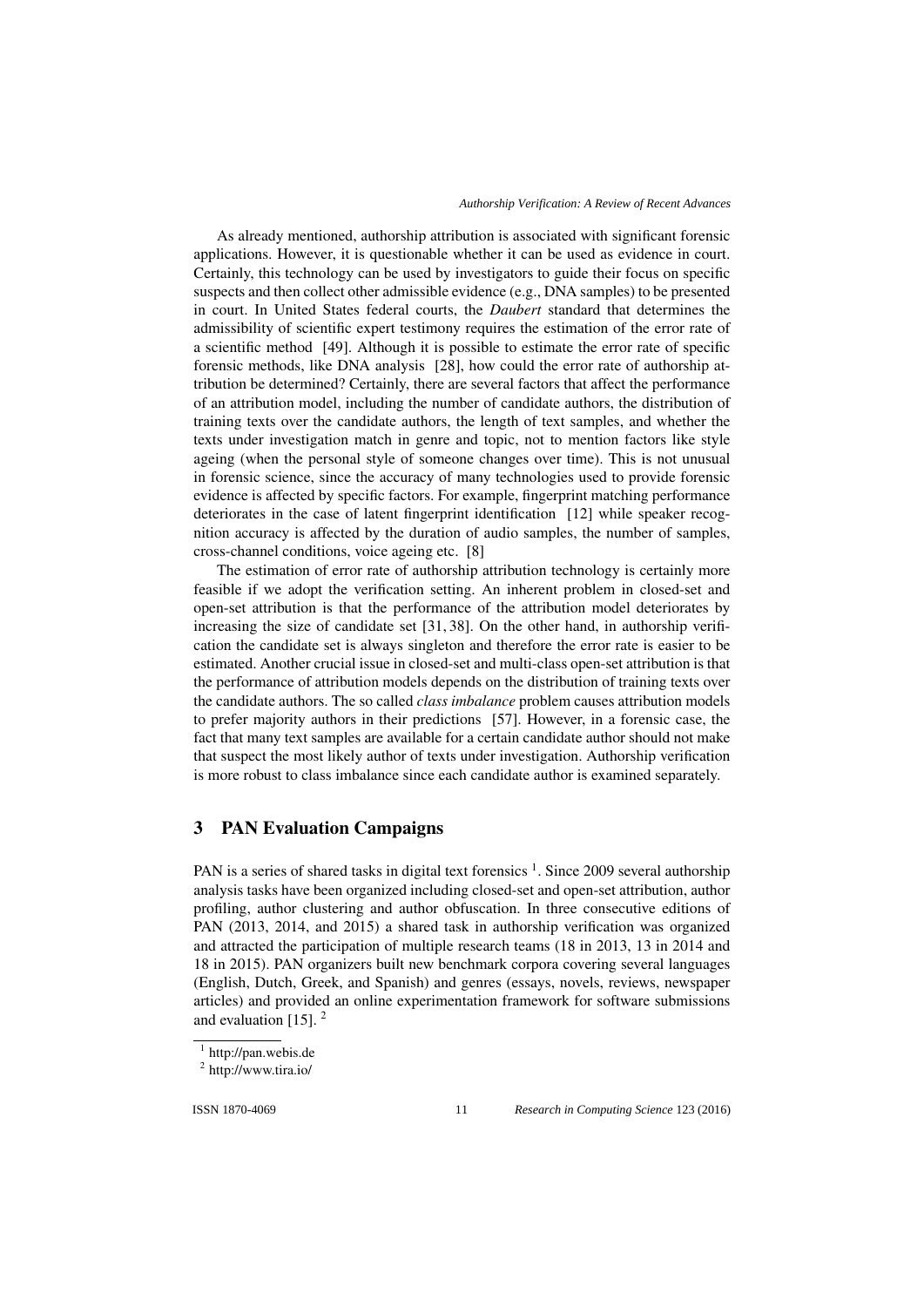

Fig. 1. An authorship verification problem as defined in PAN shared tasks.

The definition of the verification task is as follows: *Given a small set of documents by the same author, is an additional (out-of-set) document also by that author?*. This definition is different than the one adopted by Koppel et al. [35] where they attempt to determine whether two documents are by the same author. The latter can be seen as an unsupervised task, where all documents are unlabelled, in terms of authorship. On the other hand, the PAN definition corresponds to a semi-supervised task where some documents are labelled by authorship (the documents by a certain author). The verification process as it is used in PAN tasks is demonstrated in Figure 1.

Each PAN corpus comprises a set of verification problems and within each problem a set of labelled (or *known*) documents (all by the same author) and exactly one unlabelled (or *unknown*) document are given. PAN participants should provide a binary answer (the unknown document is (not) by the same author) and a score in [0,1] indicating the probability of a positive answer (0 means it is certain that the unknown and known documents are not by the same author and 1 means the opposite). In case the verification method founds a specific problem too hard to solve, it is possible to leave it unanswered by providing a score value of exactly  $0.5<sup>3</sup>$  Evaluation of submissions is performed based on two measures: the Area Under the ROC curve (AUROC) and  $c@1$ , that is a modification of accuracy that takes into account the problems left unanswered [44]. The final ranking of participants is provided by the product of AUROC and  $c@1$ .<sup>4</sup>

An overview of the PAN corpora for authorship verification can be seen in Table 1. <sup>5</sup> The training part of each corpus was given to participants in order to develop and finetune their approaches while the evaluation corpus was released after the final deadline of submissions. It is important to notice that each corpus, either in training or evaluation set, is balanced with respect to the distribution of positive and negative verification problems. In other words, the prior probability of a positive (or negative) answer is 0.5. This is a general condition that can be applied to any real authorship verification case where there is no additional evidence that favours positive (or negative) answers.

<sup>&</sup>lt;sup>3</sup> In PAN 2014 and 2015 editions the binary answers are omitted. Any score value greater than 0.5 corresponds to a positive answer and any score lower than 0.5 corresponds to a negative answer.

<sup>&</sup>lt;sup>4</sup> In PAN 2013 two separate rankings were produced, one based on AUROC and another based on  $F_1$  score

<sup>5</sup> All corpora can be downloaded from http://pan.webis.de/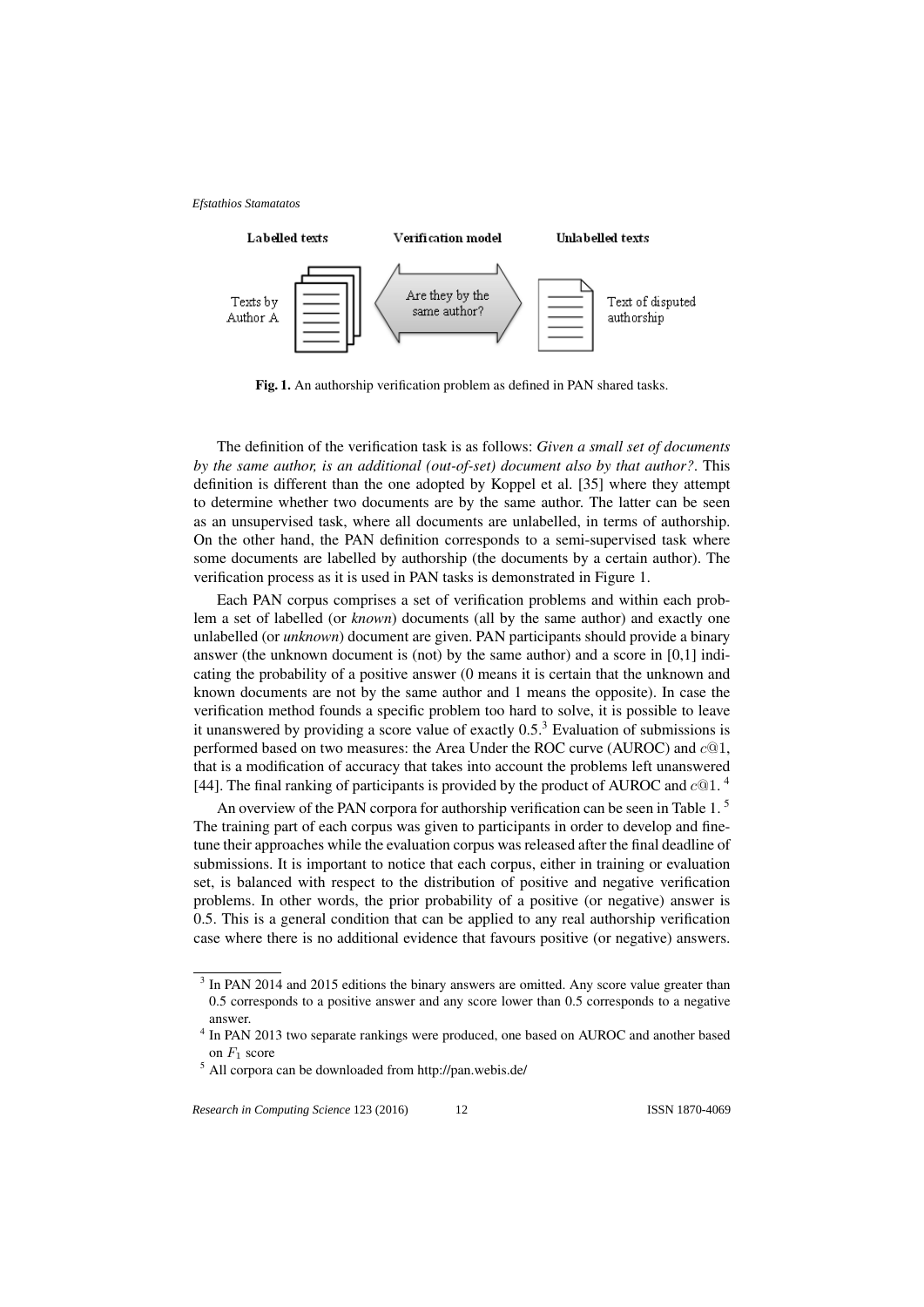|      | Corpus                       | <b>Training</b><br>problems | <b>Evaluation</b><br>problems | Mean labelled<br>texts / problem length (words) | <b>Mean text</b> |
|------|------------------------------|-----------------------------|-------------------------------|-------------------------------------------------|------------------|
|      |                              |                             |                               |                                                 |                  |
| 2013 | English (Textbooks)          | 10                          | 30                            | 3.98                                            | 1058             |
| PAN  | Greek (Articles)             | 20                          | 30                            | 5.16                                            | 1823             |
|      | Spanish (Editorials+Fiction) | 5                           | 25                            | 3.07                                            | 849              |
|      | Dutch (Essays)               | 96                          | 96                            | 1.89                                            | 405              |
|      | Dutch (Reviews)              | 100                         | 100                           | 1.02                                            | 114              |
| 2014 | English (Essays)             | 200                         | 200                           | 2.62                                            | 841              |
| PAN  | English (Novels)             | 100                         | 200                           | 1.00                                            | 5115             |
|      | Greek (Articles)             | 100                         | 100                           | 2.77                                            | 1470             |
|      | Spanish (Articles)           | 100                         | 100                           | 5.00                                            | 1129             |
| 2015 | Dutch (Cross-genre)          | 100                         | 165                           | 1.75                                            | 357              |
|      | English (Cross-topic)        | 100                         | 500                           | 1.00                                            | 508              |
| PAN  | Greek (Cross-topic)          | 100                         | 100                           | 2.87                                            | 717              |
|      | Spanish (Mixed)              | 100                         | 100                           | 4.00                                            | 950              |

Table 1. Authorship verification corpora used in PAN shared tasks.

However, when such evidence exists, this parameter should be taken into account in the evaluation process.

In PAN 2013 and PAN 2014 tasks, all documents within a verification problem are in the same language, belong to the same genre, and there are thematic similarities. This means that the disputed text and the known texts have certain similarities. In PAN 2015 the only valid assumption is that all documents within a problem are in the same language. The disputed and the known documents may belong to different genres and their themes can be quite distant. This makes the latter edition of PAN very challenging since it is well known that genre and topic affect stylometric measures considerably. On the other hand, the assumption that all texts should have thematic similarities and belong to the same genre is not realistic since in many forensic cases this is certainly not possible (e.g., imagine the case of verifying the authenticity of a suicide note).

In general, the contribution of PAN shared tasks to the progress of authorship verification research is undoubted. PAN attracted the attention of multiple research teams in this task and provided benchmark corpora that became the standard in this field. Moreover, alternative verification methods were systematically compared and the stateof-the-art performance was estimated. It is also important that based on the fact that PAN required software submissions, a library of verification models is now available and can be used in future evaluations on new corpora as well as in the framework of new tasks, for example *author obfuscation* [46].

On the other hand, there are certain weaknesses of PAN tasks. The volume of some of the provided benchmarks is limited (e.g., the Spanish part of the PAN 2013 corpus). Evaluation results and associated conclusions are corpus-specific due to the lack of homogeneity in corpora properties (i.e., number of problems, known documents per problem, words per document). In addition, the quality of some submissions is questionable since they might be based on naive methods and hasty software imple-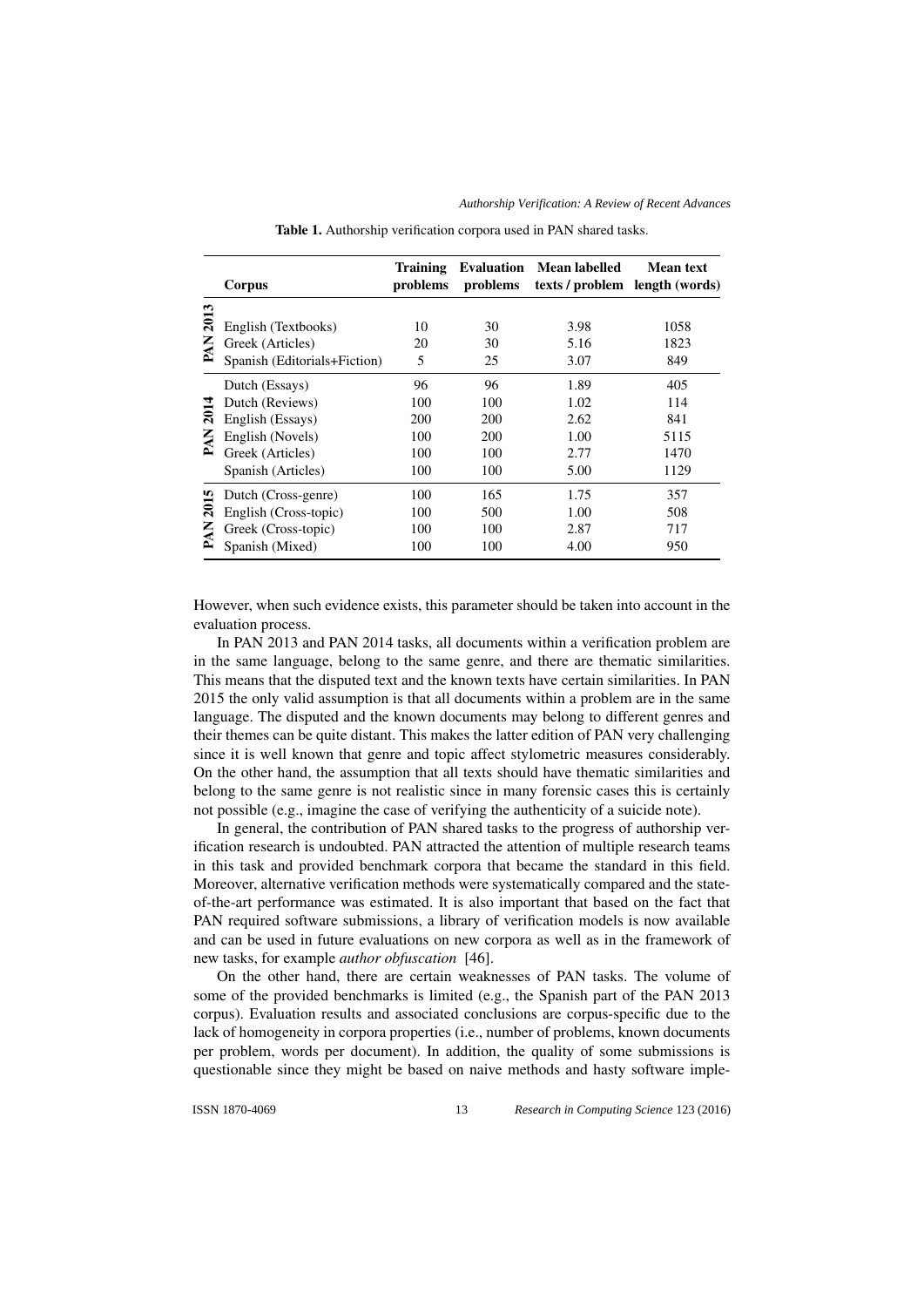mentations while some of the notebook papers do not provide a detailed description of their approach.

### 4 Stylometric Analysis

In authorship attribution research there is a wide variety of measures that attempt to capture nuances of the personal style of the authors [58]. Most of the measures proposed in the relevant literature correspond to lexical features, e.g., function word frequencies, word *n*-grams, word-length distribution, vocabulary richness measures, etc. Another effective type of features operates on the character level, e.g., character *n*-grams, punctuation mark frequencies, etc. Such features are language-independent and capture intra-word and inter-word information. More sophisticated measures require the analysis of texts by natural language processing tools and then syntactic (e.g., part-of-speech frequencies, rewrite rule frequencies, syntactic *n*-grams, etc.) or semantic features (e.g., semantic dependencies, use of synonyms, etc.) can be extracted. These higher-level features are usually noisy due to errors performed by NLP tools but usually they are useful complement of other, lower-level and more powerful features. Finally, in case all texts share some properties, for instance, they belong to the same genre (e.g., e-mails), they are about a certain thematic area (e.g., computer sales), they are in a specific format (e.g., html), it is possible and very effective to define application-specific measures for that particular domain.

An early study in authorship verification showed that sophisticated syntactic features can enhance the performance of simple lexical features, however, the gain in performance is not significant [16]. Most of the verification approaches submitted to PAN are based on low-level (lexical and character) features and avoid the use of syntactic, semantic, or application-specific features. One reason for that is that measures like character *n*-grams or very frequent word frequencies can practically be applied to any natural language with minimal requirements for text pre-processing. The use of NLP tools by PAN participants was limited to POS tagging and full syntactic parsing. This language-dependent analysis sometimes could not be applied to all languages covered by PAN corpora [60, 61]. Certainly, existing NLP tools, most probably not specifically trained for the texts under investigation, are expected to provide quite noisy stylometric measures.

Another common practice is to combine several features in an attempt to compromise for the weaknesses of a specific feature type. It is also remarkable that in some cases the proposed methods had to select the most suitable feature set for a given collection of verification problems [55]. That way, the features that seem to be more effective (using the training corpus) for a particular language, genre, or topic are selected.

# 5 Verification Models

The verification model decides whether the disputed text and the known texts are by the same author based on the degree of similarity in terms of the stylometric representation of texts. There are two main categories of verification models: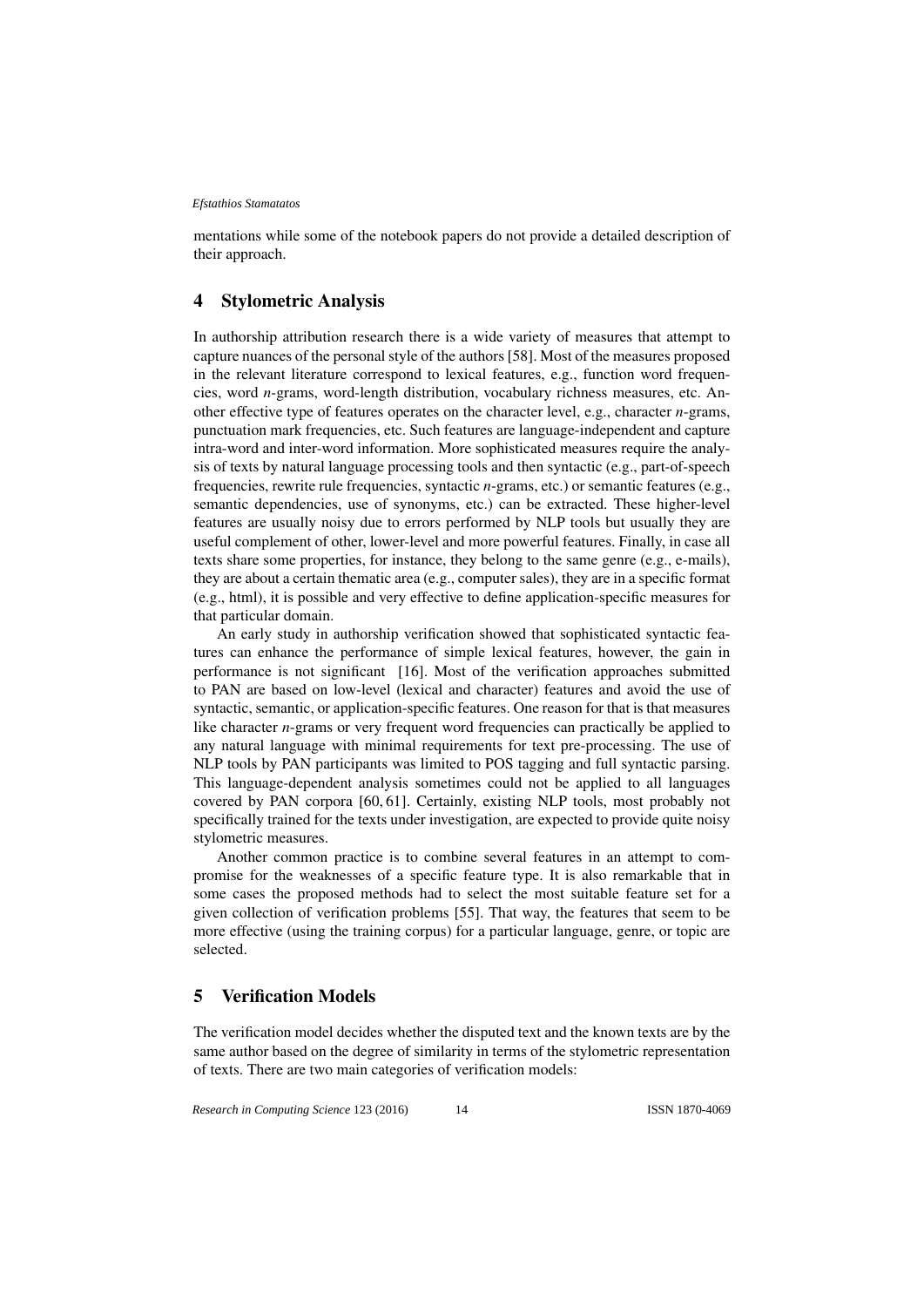- *Intrinsic models*: They provide a decision based only on the analysis of the texts found in a given verification problem (the provided known and unknown texts of a certain problem). They exclude the use of external texts by other authors. Therefore, intrinsic models handle the authorship verification problem as a one-class classification case avoiding the use of any external, either labelled or unlabelled, data. Typical examples of intrinsic models are described by Jankowska et al. [22], Potha and Stamatatos [45], Layton [37], Halvani et al. [18], and Bartoli et al. [4]. Intrinsic models are usually faster since they are limited in the analysis of the known and unknown texts. Moreover, they are more robust since their performance does not depend on external factors.
- *Extrinsic models*: They use external documents by other authors to estimate if the similarity of the disputed texts with the known texts is significant enough. Such models actually transform the authorship verification problem to a binary classification case where the known texts form the positive class and the external documents form the negative class. Typical examples of extrinsic models are described by Koppel et al. [35], Seidman [55], Bagnall [2], Veenman & Li [66], and Kocher & Savoy [30]. Extrinsic models are usually more effective than intrinsic ones since a binary classification problem is easier to handle in comparison to a one-class problem. One crucial issue with this kind of methods is the use of an appropriate set of external documents. It is very important to use external documents that belong to the same genre with the ones under investigation [35].

From another point of view, the verification models can be distinguished by the type of learning they use.

- *Eager learning models*: They attempt to extract a general model of authorship verification based on the training corpus. Each verification problem is seen as an instance, either positive (when the known and unknown texts are by the same authors) or negative (in the opposite case). The set of instances of the training corpus is used to train a binary classifier which can then be used to guess the most likely class of any given verification case. Typical examples of this category are described by Frery et al. [13], Bartoli, et al. [4], Pacheco et al. [42], Hürlimann et al. [19], and Brocardo et al. [7]. Such models are effective only when the training corpus is representative of the verification cases that we are going to solve. Their effectiveness and complexity depend on the size and characteristics of the training corpus. Moreover, they can take advantage of powerful supervised learning algorithms, like SVM, neural networks, etc. and they are usually very fast in application phase.
- *Lazy learning models*: They handle every verification case separately. During the training phase they are practically resting. Once a verification case is available in the application phase, they perform all necessary kinds of analysis to estimate their answer. Typical examples of lazy learning models are described by Koppel et al. [35], Khonji and Iraqi [27], Bagnall [2], Jankowska et al. [22], Potha and Stamatatos [45], and Halvani et al. [18]. Such models require higher time cost in the application phase in comparison to eager learning models. However, a big strength is that they do not depend too much on the properties of the training corpus.

ISSN 1870-4069 *Research in Computing Science* 123 (2016)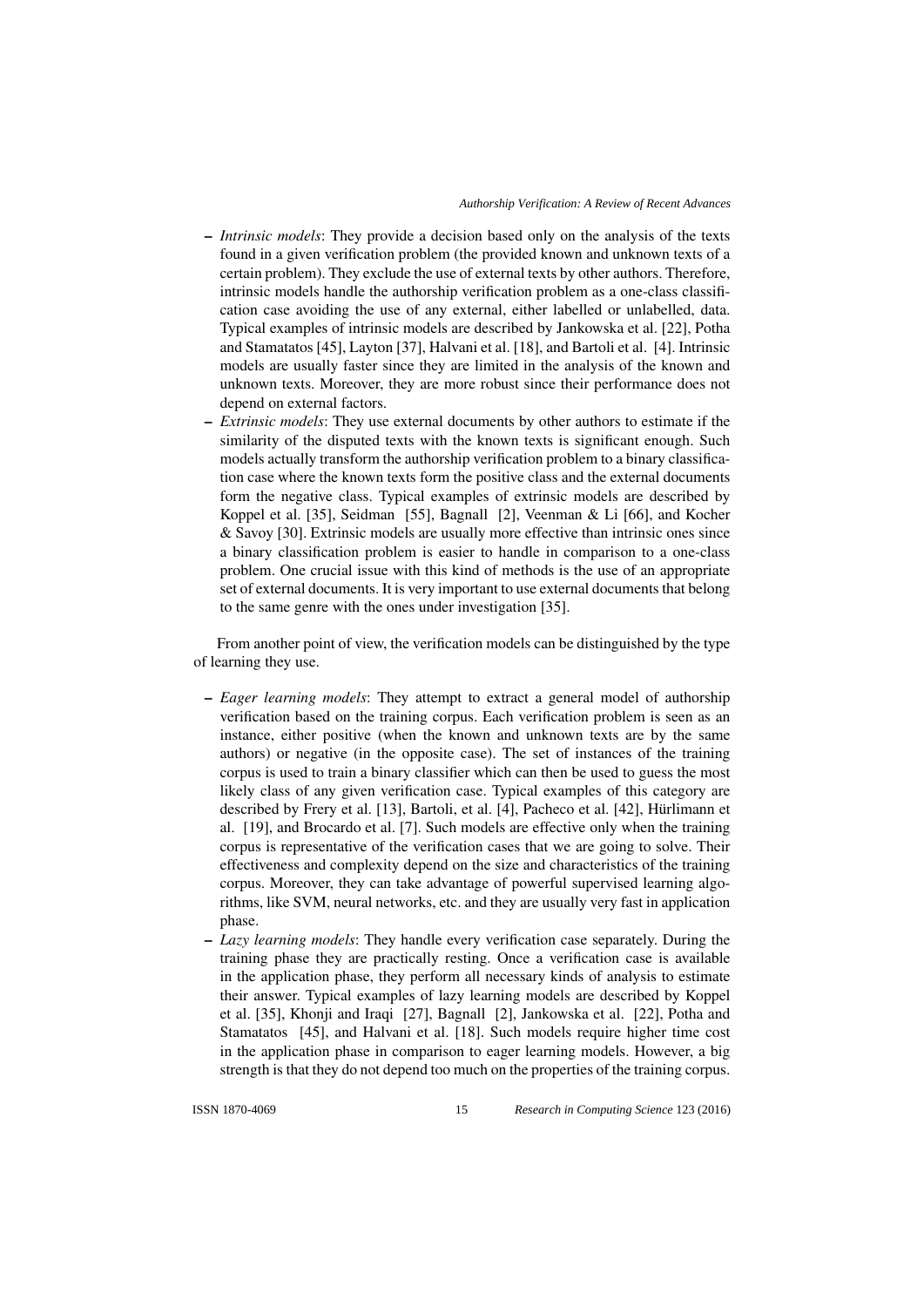Finally, another distinguishing characteristic of verification models refers to the way they handle the labelled examples (known documents by the same author) within each verification problem.

- *Profile-based models*: They concatenate all known documents and then compare the concatenated text with the disputed text. Essentially, they attempt to capture the stylistic properties of the author by discarding any differences between the provided texts. Typical examples of profile-based models are described by Potha and Stamatatos [45], Kocher and Savoy [29], Pacheco et al. [42], Halvani et al. [30], and Kocher & Savoy [30]. A significant strength of such methods is that when text length is limited, by concatenating all available labelled texts they increase the robustness of stylometric representation. On the other hand, concatenated text may have a quite distant representation with respect to its constituent texts especially when the topic and genre of these texts do not match.
- *Instance-based models*: They handle each labelled text separately and compare it with the disputed text. Such models consider each text as a separate instance of author's style. When multiple labelled texts are available, they combine the answers to provide the final decision. Typical examples of this category are described by Seidman [55], Jankowska et al. [22], Moreau et al. [41], Brocardo et al. [7], and Castro-Castro et al. [9]. Another variation is to first concatenate all labelled texts and then split the resulting text into samples of equal size [5, 17]. Instance-based models are better able to exploit significant differences among labelled texts given that they can effectively handle the set of answers (one for each labelled text). On the other hand, they are affected by text length limitations.

It is also notable that some approaches attempt to combine profile-based and instancebased paradigms by first analysing each labelled text separately and then combining the extracted representations of all labelled texts [26, 51]. Such *hybrid* methods practically fail to combine the strengths of the two paradigms.

Table 2 shows the distribution of PAN participants over the types of verification models as defined above. <sup>6</sup> It is clear that the majority of PAN participants follow an intrinsic, lazy, and instance-based methodology. Eager learning method began to be popular in late editions of PAN when the size of the training corpus allowed the development of relatively effective models [13]. Moreover, extrinsic models gain popularity over the years based on the excellent results achieved by Seidman [55], Khonji and Iraqi [27], and Bagnall [2].

# 6 PAN Results

Analytical evaluation results of PAN participants in benchmark corpora including tests of statistical significance are provided in [25, 61, 60]. Table 3 shows the best results achieved by PAN participants for each corpus and the average performance of all PAN

<sup>6</sup> PAN shared tasks in authorship verification received 18 submissions in 2013, 13 submissions in 2014 and 18 submissions in 2015. All but two (in 2013) research teams also submitted a notebook describing their method.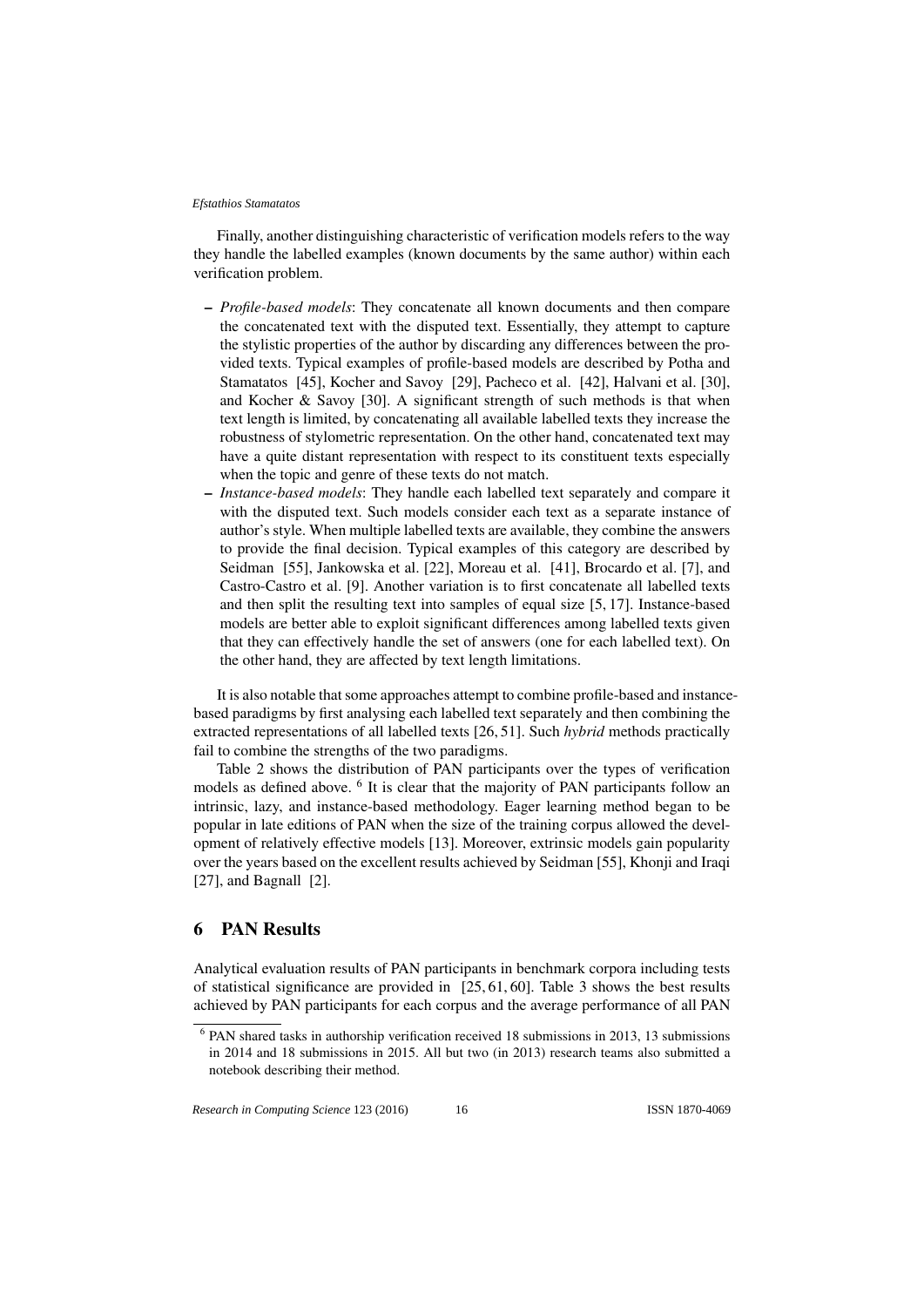*Authorship Verification: A Review of Recent Advances*

| Verification model PAN 2013 PAN 2014 PAN 2015 |                        |     |    |
|-----------------------------------------------|------------------------|-----|----|
| Intrinsic                                     | 13                     | 10  | 11 |
| Extrinsic                                     | 3                      | 3   |    |
| Eager                                         | $\mathfrak{D}_{\cdot}$ | 3   | 10 |
| Lazy                                          | 14                     | 10  | 8  |
| Profile-based                                 |                        |     |    |
| Instance-based                                | 11                     | 12. | 12 |
| Hybrid                                        |                        |     | 2  |

Table 2. Distribution of PAN participants over the verification model categories (defined in Section 5).

participants. It is clear that factors like language and genre do not affect the performance of verification models significantly. For instance, the results of Dutch essays are very high while the performance on another corpus in the same language (Dutch reviews) or in the same genre (English essays) are relatively low. Other factors, like the number of labelled texts per verification problem or text length (see Table 1) are certainly significant. In general, when there is a low number of labelled texts (1 or 2) of limited text length (less than 500 words), the performance of verification models worsens.

On the other hand, it is not always possible to explain high or low performance of verification models on a specific corpus based on the quantitative properties of corpus exclusively. There are other qualitative properties that are more useful. For instance, the English novels corpus consists of parts of novels on a specific subgenre of horror fiction that is characterized by an unusual vocabulary and extremely florid prose. This makes similarities between different authors to seem more significant than in normal prose. Verification results for that corpus are poor despite the relatively high text length of its documents.

It should be underlined that the performance of verification models is not heavily affected when the texts within a verification model do not match in genre and thematic area, as it happens in PAN 2015 corpora. Although the average performance of PAN participants is relatively low for those corpora, there were certain submissions capable of reaching impressively high results in these challenging cases [2, 4, 41].

A summary of characteristics of the best-performing systems in the 3 editions of PAN can be seen in Table 4. All submissions that achieved the best performance result (either  $c@1$  or AUROC) in any of the PAN evaluation corpora are presented. For each submission the properties of its verification model as well as its requirements for elaborate analysis to extract stylometric features are described. As can be seen, most of the best-performing models use only low-level stylometric measures, like character and word *n*-grams. Only a few methods require more sophisticated analysis like POS tagging, or topic modeling (e.g., LSA, LDA). With respect to the verification model properties, extrinsic models, although a minority in PAN participants (see Table 2), are well represented in best-performing submissions and, actually, all three PAN overall winner submissions for 2013, 2014, and 2015 shared tasks belong to this category [2,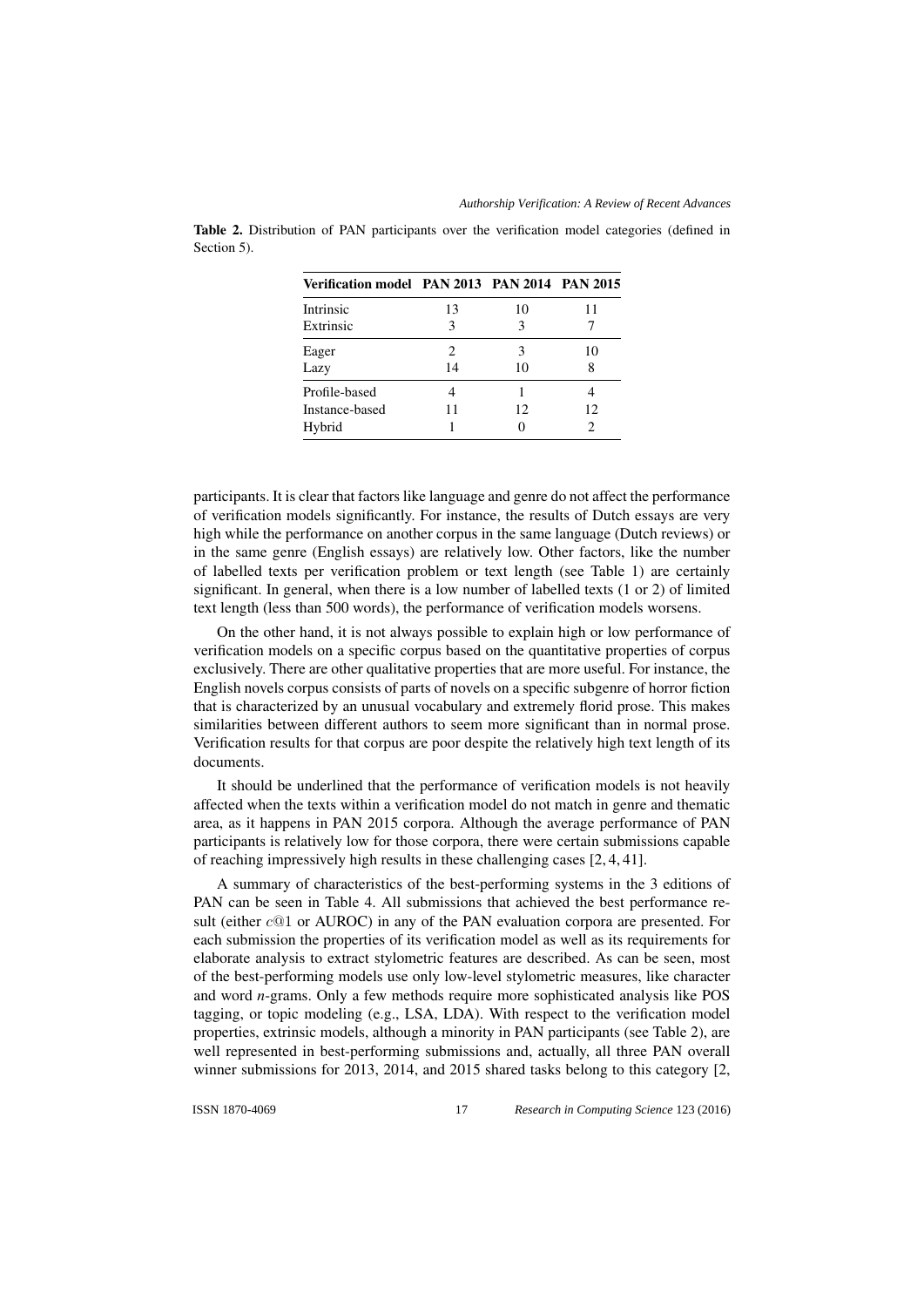|      |                              | c@1  |         | <b>AUROC</b> |                     |
|------|------------------------------|------|---------|--------------|---------------------|
|      | Corpus                       | Best | Average |              | <b>Best</b> Average |
|      |                              |      |         |              |                     |
| 2013 | English (Textbooks)          | 0.80 | 0.66    | 0.84         | 0.61                |
| PAN  | Greek (Articles)             | 0.83 | 0.52    | 0.82         | 0.60                |
|      | Spanish (Editorials+Fiction) | 0.84 | 0.59    | 0.93         | 0.67                |
|      | Dutch (Essays)               | 0.91 | 0.75    | 0.93         | 0.76                |
|      | Dutch (Reviews)              | 0.69 | 0.55    | 0.76         | 0.59                |
| 2014 | English (Essays)             | 0.71 | 0.58    | 0.72         | 0.60                |
| PAN  | English (Novels)             | 0.72 | 0.57    | 0.75         | 0.61                |
|      | Greek (Articles)             | 0.81 | 0.60    | 0.89         | 0.67                |
|      | Spanish (Articles)           | 0.78 | 0.68    | 0.90         | 0.71                |
|      | Dutch (Cross-genre)          | 0.77 | 0.55    | 0.83         | 0.60                |
| 2015 | English (Cross-topic)        | 0.76 | 0.56    | 0.81         | 0.62                |
| PAN  | Greek (Cross-topic)          | 0.85 | 0.54    | 0.89         | 0.67                |
|      | Spanish (Mixed)              | 0.83 | 0.59    | 0.93         | 0.66                |
|      | Average                      | 0.79 | 0.60    | 0.85         | 0.64                |

**Table 3.** Evaluation results (best and average performance in terms of  $c@1$  and AUROC) of PAN participants on authorship verification corpora.

27, 55]. It is also notable that none of the best-performing methods adopts the profilebased paradigm.

An important conclusion extracted from PAN shared tasks is that it is possible to combine different verification models and provide a robust approach with enhanced performance. PAN organizers report the results of a heterogeneous ensemble that combines that answers of all participants (by averaging the scores in each verification problem) and in many cases the performance of this ensemble is better than or competitive with the best-performing PAN participant [25, 61, 60]. Figures 2, 3, and 4 depict illustrative examples for three PAN corpora: the English essays corpus and the Spanish articles corpus from PAN 2014 as well as the Greek articles corpus from PAN 2015, respectively. In more detail, ROC curves on the evaluation parts of these corpora are shown for two methods: (i) the best-performing PAN model for that particular corpus and (ii) the ensemble combining answers by all PAN participants. As can be seen, in the case of English essays, the performance of the ensemble is better than the best individual participant in almost the whole ROC space. Concerning the Spanish articles corpus, the picture is more complicated since both the best PAN participant and the ensemble are competitive and each one of them is the best choice in a certain area of ROC space. When false positives have higher cost the best PAN participant is more effective while when the false negatives are more important the ensemble is a better choice. Finally, when examining the Greek articles corpus, the best PAN participant clearly outperforms the ensemble except in the case the cost of false negatives is extremely high.

In general, the performance of the ensemble in PAN 2015 corpora was lower in comparison to PAN 2014 corpora [61, 60]. This can be partially explained by the consid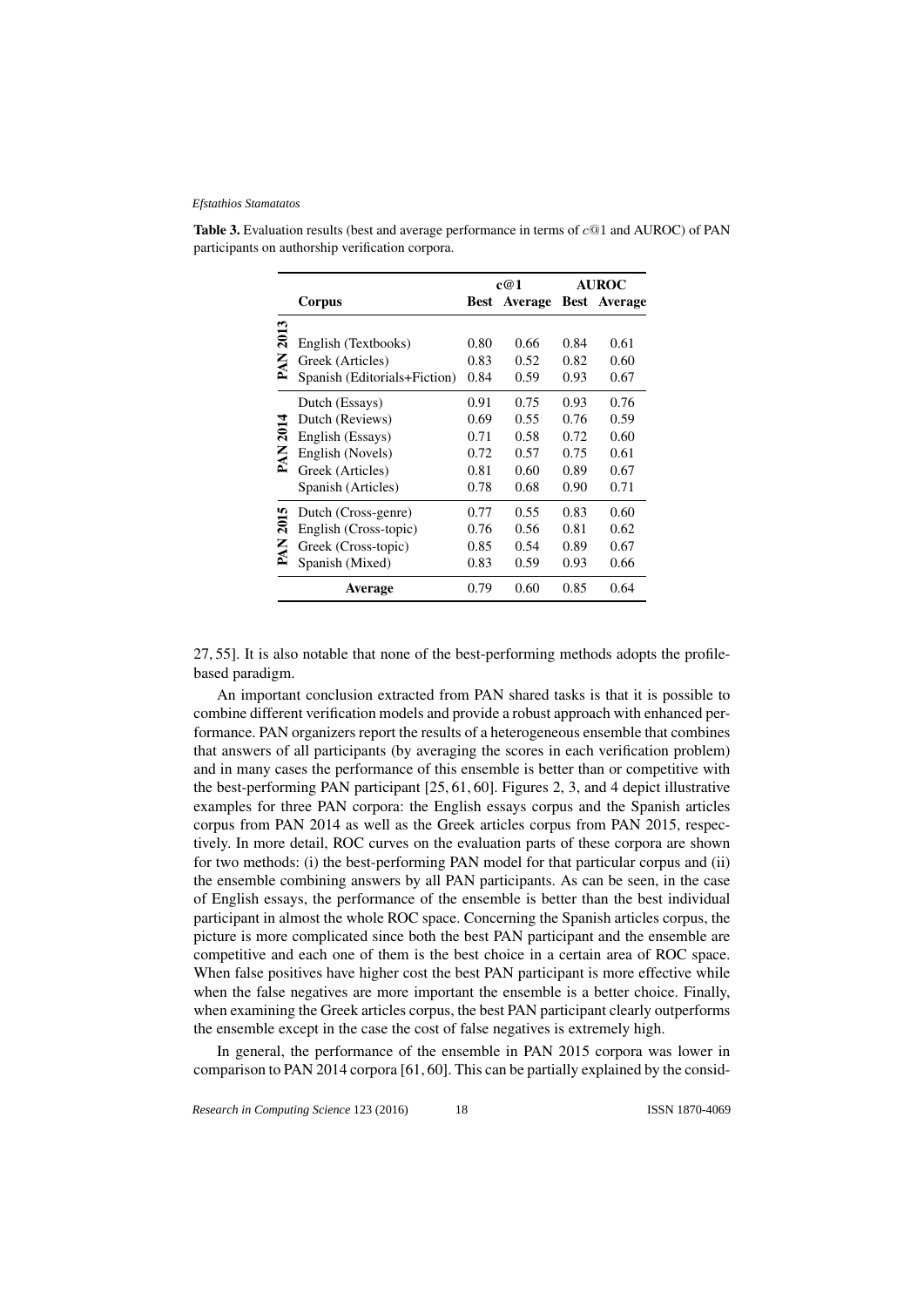*Authorship Verification: A Review of Recent Advances*

Table 4. Brief description of best-performing models in PAN shared tasks.

| <b>PAN</b> participant     | <b>Verification model</b>        | Elaborate stylometric analysis |
|----------------------------|----------------------------------|--------------------------------|
| Bagnall et al. 2015 [2]    | extrinsic, lazy, instance-based  | none                           |
| Bartoli et al. 2015 [4]    | intrinsic, eager, instance-based | POS tagging                    |
| Frery et al. 2014 [13]     | intrinsic, eager, instance-based | none                           |
| Ghaeini et al. 2013 [14]   | intrinsic, lazy, instance-based  | POS tagging                    |
| Halvani 2013 [17]          | intrinsic, lazy, instance-based  | none                           |
| Jankowska et al. 2013 [21] | intrinsic, lazy, instance-based  | none                           |
| Khonji & Iraqi 2014 [27]   | extrinsic, lazy, instance-based  | none                           |
| Mayor et al. 2014 [39]     | extrinsic, lazy, instance-based  | none                           |
| Modaresi & Gross 2014 [40] | intrinsic, eager, instance-based | none                           |
| Moreau et al. 2015 [41]    | extrinsic, eager, instance-based | LDA, POS tagging               |
| Satyam et al. 2014 [52]    | intrinsic, lazy, instance-based  | <b>LSA</b>                     |
| Seidman 2013 [55]          | extrinsic, lazy, instance-based  | none                           |
| Veenman & Li 2013 [66]     | extrinsic, lazy, instance-based  | none                           |

erably low performance scores of several participants in PAN 2015 corpora. Certainly, more sophisticated models for combining different methods can provide better results. So far, there is limited research regarding the optimal way to combine heterogeneous verification models [41].

## 7 Discussion

Since 2013 there has been a significant progress in authorship verification research mainly due to PAN evaluation campaigns that focused on this task. There are multiple research teams around the world that conduct research in this area and multiple methods and variations of them are nowadays available. Based on benchmark corpora in several languages and genres, produced in the framework of PAN shared tasks, systematic evaluation of proposed methods has been performed.

Certainly, there are several factors that affect the performance of verification methods as can be seen in the results of Table 3 in combination with the properties of each corpus (Table 1). However, these factors are less than the ones that are considered in both closed-set and multi-class open-set attribution, since the candidate set size and the distribution of texts over the candidate authors have limited effect in authorship verification.

The average performance of best systems in all PAN corpora (see Table 3) indicates that the error rate of state-of-the-art methods in authorship verification is around  $20\%$ . Although this is too high in comparison to the most effective technologies used to provide forensic evidence (e.g., the error rate of DNA analysis is less than  $1\%$  [28]), it is comparable to other technologies that analyse noisy data, like latent fingerprint matching [12] or speaker identification [8]. The relatively higher AUROC scores indicate that the verification models are able to rank answers more effectively and they

 $\frac{7}{4}$  An average c@1 value of 0.79 indicates an accuracy of around 80%.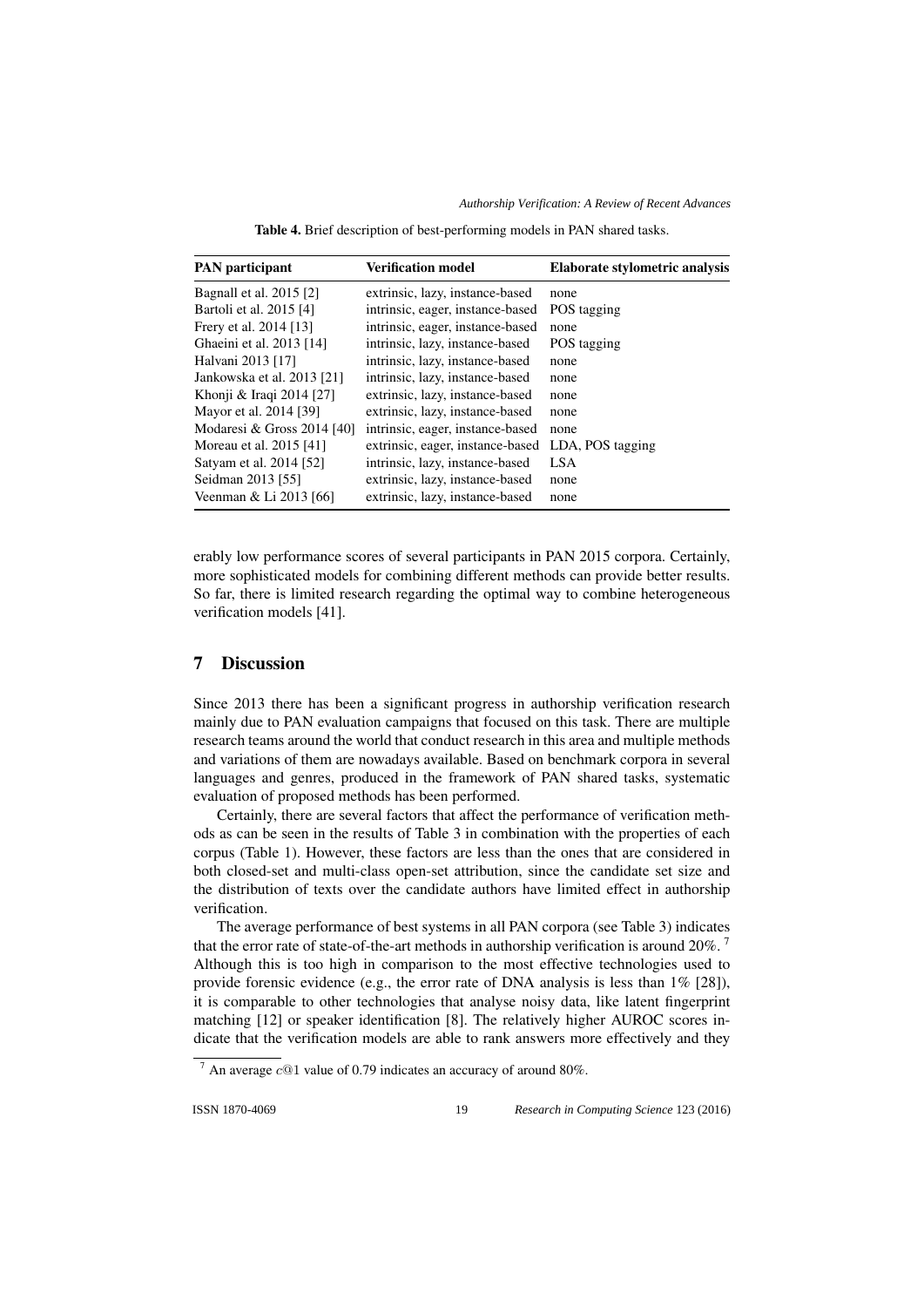

Fig. 2. ROC curves on the evaluation corpus of English essays in PAN 2014 of the bestperforming participant for that particular corpus [13] and the ensemble of all PAN 2014 participants.



Fig. 3. ROC curves on the evaluation corpus of Spanish articles in PAN 2014 of the bestperforming participant for that particular corpus [27] and the ensemble of all PAN 2014 participants.

*Research in Computing Science* 123 (2016) 20 **ISSN 1870-4069**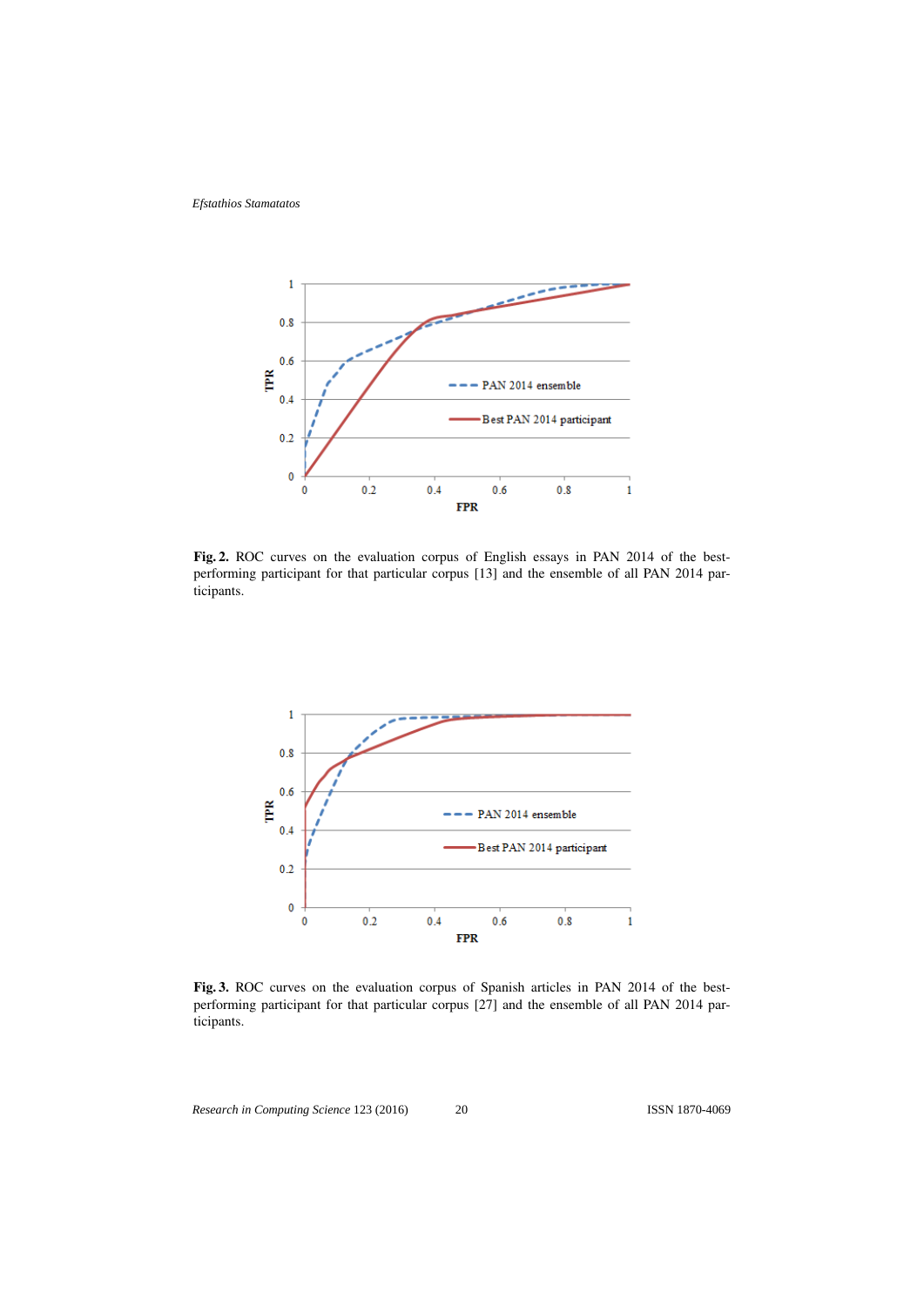*Authorship Verification: A Review of Recent Advances*



Fig. 4. ROC curves on the evaluation part of Greek cross-topic corpus in PAN 2015 of the best-performing participant for that particular corpus [2] and the ensemble of all PAN 2015 participants.

need to be further improved in transforming this ranking to binary answers. Taking into account the prior probability of positive answers is crucial in this direction [2]. All PAN corpora consider an equal prior probability for positive and negative instances. However, this assumption is not true in all application scenarios and more extensive evaluation experiments are needed by controlling this parameter.

The most effective models in PAN evaluation campaigns follow the extrinsic approach where the verification problem is transformed to a binary classification task by considering external documents by other authors [2, 27, 55]. An inherent problem of such methods is the appropriate selection of external documents for a given verification case. So far, existing approaches do not use sophisticated methods to select external documents and they just use texts from the training corpus or texts found my search engines based on queries extracted from specific seed documents [55, 66]. Considerable improvement can be expected if the most suitable set of external documents is found for a given verification problem [35].

Another important conclusion is that verification methods that apply eager learning can be very effective when the training corpus is large enough and comprises similar cases with the evaluation problems [13, 41]. On the other hand, if the training corpus is not representative of the difficulties found in evaluation set, eager learning models fail [60]. In practice, this means that if we want to apply such models in forensic applications, for any given verification problem, we should prepare an appropriate training corpus with cases of similar characteristics. In case there are certain suspects and labelled texts by them, it is possible to build such a corpus. It remains to be seen whether general-purpose corpora covering specific languages and genres can be useful in this respect.

PAN evaluation campaigns demonstrated that combining heterogeneous verification models is a very effective choice [25, 61]. Heterogeneous ensemble achieve consistently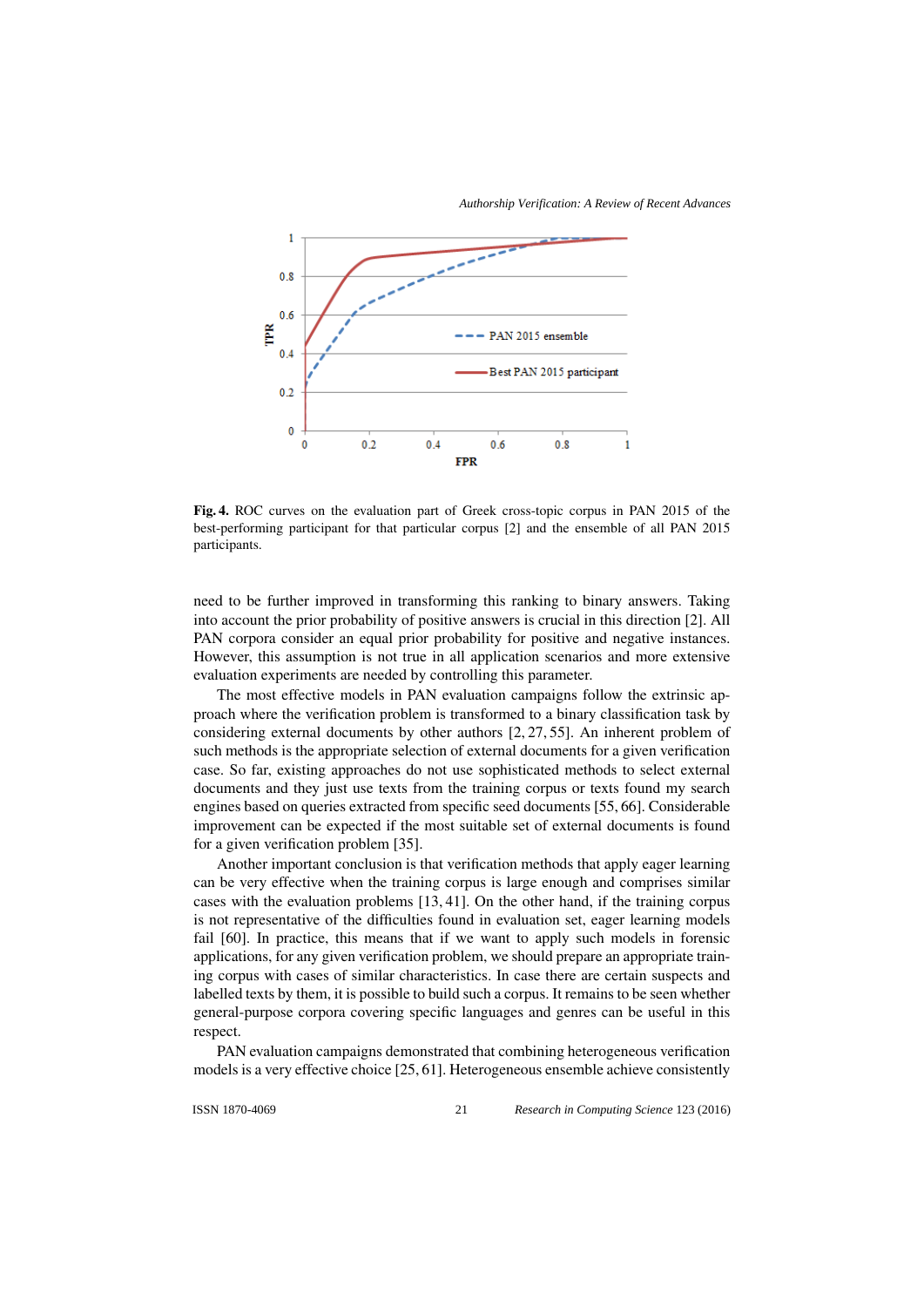high performance in most corpora. Challenging cases where the genre or topic of texts within a verification problem do not match can be handled by more sophisticated ensemble models [41] that select the most appropriate models for each verification problem separately. The existence of a library of verification methods makes this research direction very promising.

Authorship verification tasks at PAN provided the necessary background to explore other relevant tasks. Based on the implementations of verification methods submitted to PAN shared tasks, another task focusing on author obfuscation (i.e., attempting to modify the style of a document so that a verification method does not recognize its author) was recently organized [46]. In another recent PAN shared task in author clustering (grouping documents by authorship) a variation of an authorship verification model was the best-performing participant [3]. All these indicate that verification is a fundamental task in authorship attribution and if we are able to deal with verification effectively it is possible to solve practically any case. There is a lot of room for improvement towards this direction.

### **References**

- 1. Abbasi, A., Chen, H.: Applying authorship analysis to extremist-group web forum messages. Intelligent Systems, IEEE 20(5), 67–75 (2005)
- 2. Bagnall, D.: Author Identification using multi-headed Recurrent Neural Networks. In: Cappellato, L., Ferro, N., Gareth, J., San Juan, E. (eds.) Working Notes Papers of the CLEF 2015 Evaluation Labs (2015)
- 3. Bagnall, D.: Authorship Clustering Using Multi-headed Recurrent Neural Networks. In: Balog, K., Cappellato, L., Ferro, N., Macdonald, C. (eds.) CLEF 2016 Evaluation Labs and Workshop – Working Notes Papers. CEUR-WS.org (2016)
- 4. Bartoli, A., Dagri, A., Lorenzo, A.D., Medvet, E., Tarlao, F.: An Author Verification Approach Based on Differential Features. In: Cappellato, L., Ferro, N., Gareth, J., San Juan, E. (eds.) Working Notes Papers of the CLEF 2015 Evaluation Labs (2015)
- 5. Bobicev, V.: Authorship Detection with PPM. In: Forner, P., Navigli, R., Tufis, D. (eds.) CLEF 2013 Evaluation Labs and Workshop – Working Notes Papers (2013)
- 6. Boukhaled, M.A., Ganascia, J.G.: Probabilistic anomaly detection method for authorship verification. In: Besacier, L., Dediu, A.H., Martín-Vide, C. (eds.) Proceedings of Statistical Language and Speech Processing: Second International Conference. pp. 211–219. Springer International Publishing (2014)
- 7. Brocardo, M.L., Traore, I., Woungang, I.: Authorship verification of e-mail and tweet messages applied for continuous authentication. J. Comput. Syst. Sci. 81(8), 1429–1440 (2015)
- 8. Campbell, J.P., Shen, W., Campbell, W.M., Schwartz, R., Bonastre, J.F., Matrouf, D.: Forensic speaker recognition. IEEE Signal Processing Magazine 26(2), 95–103 (2009)
- 9. Castro-Castro, D., Arcia, Y.A., Brioso, M.P., Guillena, R.M.: Authorship verification, average similarity analysis. In: Recent Advances in Natural Language Processing. pp. 84–90 (2015)
- 10. Escalante, H.J., y Gómez, M.M., Pineda, L.V.: Particle swarm model selection for authorship verification. In: Proceedingsof the 14th Iberoamerican Conference on Pattern Recognition. pp. 563–570 (2009)
- 11. Escalante, H.J., Solorio, T., Montes-y-Gomez, M.: Local histograms of character n-grams ´ for authorship attribution. In: Proc. of the 49th Annual Meeting of the Association for Computational Linguistics. pp. 288–298 (2011)

*Research in Computing Science* 123 (2016) ISSN 1870-4069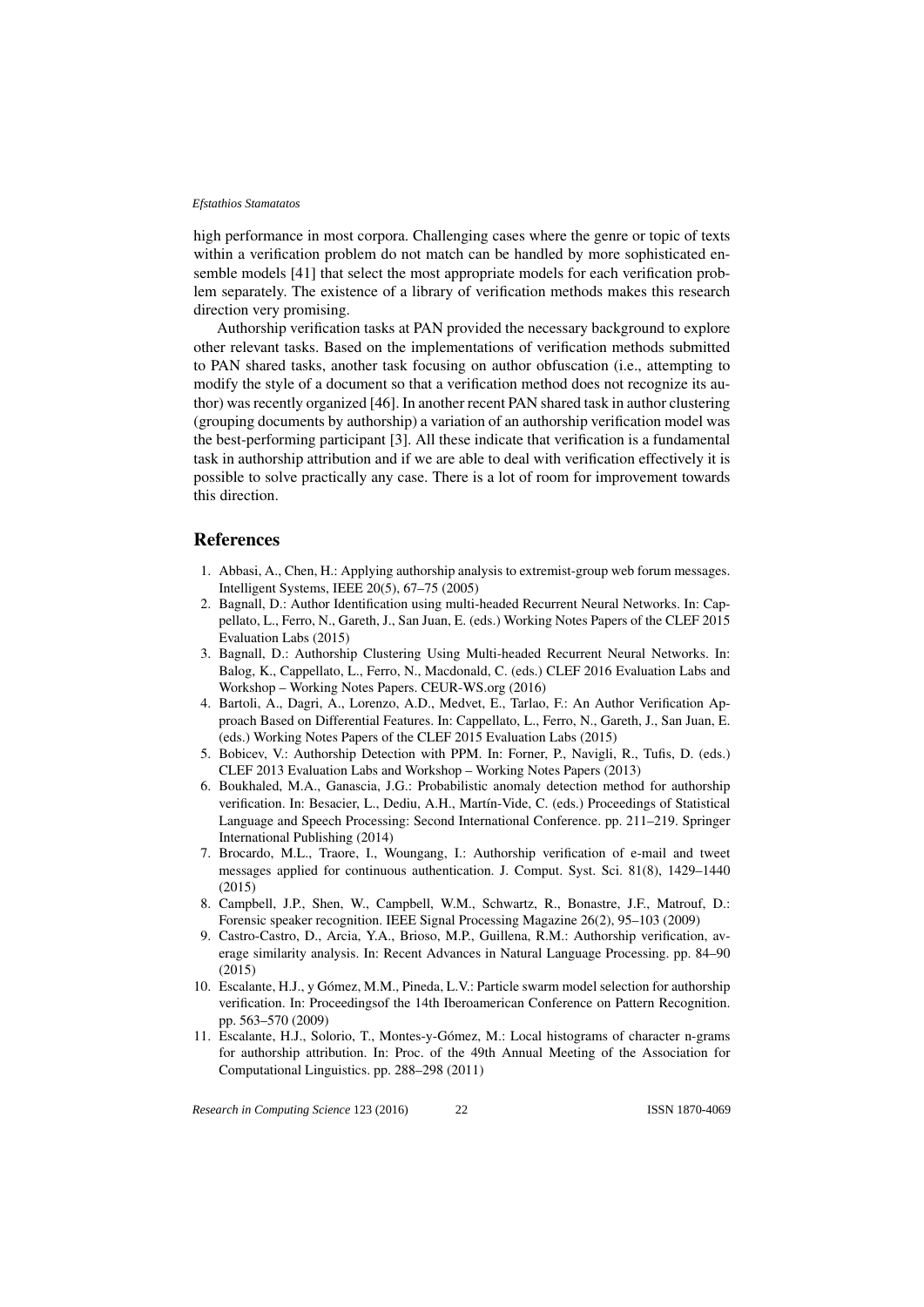- 12. Feng, J., Jain, A.K., Nandakumar, K.: Fingerprint matching. Computer 43, 36–44 (2010)
- 13. Frery, J., Largeron, C., Juganaru-Mathieu, M.: UJM at clef in author identification. In: CLEF ´ 2014 Labs and Workshops, Notebook Papers. CLEF and CEUR-WS.org (2014)
- 14. Ghaeini, M.: Intrinsic Author Identification Using ModifiedWeighted KNN. In: Forner, P., Navigli, R., Tufis, D. (eds.) CLEF 2013 Evaluation Labs and Workshop – Working Notes Papers (2013)
- 15. Gollub, T., Potthast, M., Beyer, A., Busse, M., Pardo, F.M.R., Rosso, P., Stamatatos, E., Stein, B.: Recent trends in digital text forensics and its evaluation - plagiarism detection, author identification, and author profiling. In: Proceedings of the 4th International Conference of the CLEF Initiative. pp. 282–302 (2013)
- 16. van Halteren, H.: Linguistic profiling for author recognition and verification. In: Proceedings of the 42Nd Annual Meeting on Association for Computational Linguistics. ACL (2004)
- 17. Halvani, O., Steinebach, M., Zimmermann, R.: Authorship Verification via k-Nearest Neighbor Estimation. In: Forner, P., Navigli, R., Tufis, D. (eds.) CLEF 2013 Evaluation Labs and Workshop – Working Notes Papers (2013)
- 18. Halvani, O., Winter, C., Pflug, A.: Authorship verification for different languages, genres and topics. Digital Investigation 16, S33 – S43 (2016)
- 19. Hürlimann, M., Weck, B., van den Berg, E., Šuster, S., Nissim, M.: GLAD: Groningen Lightweight Authorship Detection. In: Cappellato, L., Ferro, N., Jones, G., San Juan, E. (eds.) CLEF 2015 Evaluation Labs and Workshop – Working Notes Papers. CEUR-WS.org (2015)
- 20. Iqbal, F., Khan, L.A., Fung, B.C.M., Debbabi, M.: e-mail authorship verification for forensic investigation. In: Proceedings of the 2010 ACM Symposium on Applied Computing. pp. 1591–1598. ACM (2010)
- 21. Jankowska, M., Keselj, V., Milios, E.: Proximity based one-class classification with Common N-Gram dissimilarity for authorship verification task. In: Forner, P., Navigli, R., Tufis, D. (eds.) CLEF 2013 Evaluation Labs and Workshop – Working Notes Papers (2013)
- 22. Jankowska, M., Milios, E.E., Keselj, V.: Author verification using common n-gram profiles of text documents. In: Proceedings of COLING, 25th International Conference on Computational Linguistics. pp. 387–397 (2014)
- 23. Juola, P.: Authorship Attribution. Foundations and Trends in Information Retrieval 1, 234– 334 (2008)
- 24. Juola, P.: How a computer program helped reveal J. K. Rowling as author of A Cuckoo's Calling. Scientific American (2013)
- 25. Juola, P., Stamatatos, E.: Overview of the author identification task at PAN 2013. In: Working Notes for CLEF 2013 Conference (2013)
- 26. Kern, R.: Grammar Checker Features for Author Identification and Author Profiling. In: Forner, P., Navigli, R., Tufis, D. (eds.) CLEF 2013 Evaluation Labs and Workshop – Working Notes Papers (2013)
- 27. Khonji, M., Iraqi, Y.: A slightly-modified gi-based author-verifier with lots of features (asgalf). In: CLEF 2014 Labs and Workshops, Notebook Papers. CLEF and CEUR-WS.org (2014)
- 28. Kloosterman, A., Sjerps, M., Quak, A.: Error rates in forensic DNA analysis: Definition, numbers, impact and communication. Forensic Science International: Genetics 12, 77 – 85 (2014)
- 29. Kocher, M., Savoy, J.: UniNE at CLEF 2015: Author Identification. In: Cappellato, L., Ferro, N., Gareth, J., San Juan, E. (eds.) Working Notes Papers of the CLEF 2015 Evaluation Labs (2015)
- 30. Kocher, M., Savoy, J.: A simple and efficient algorithm for authorship verification. Journal of the Association for Information Science and Technology (2016)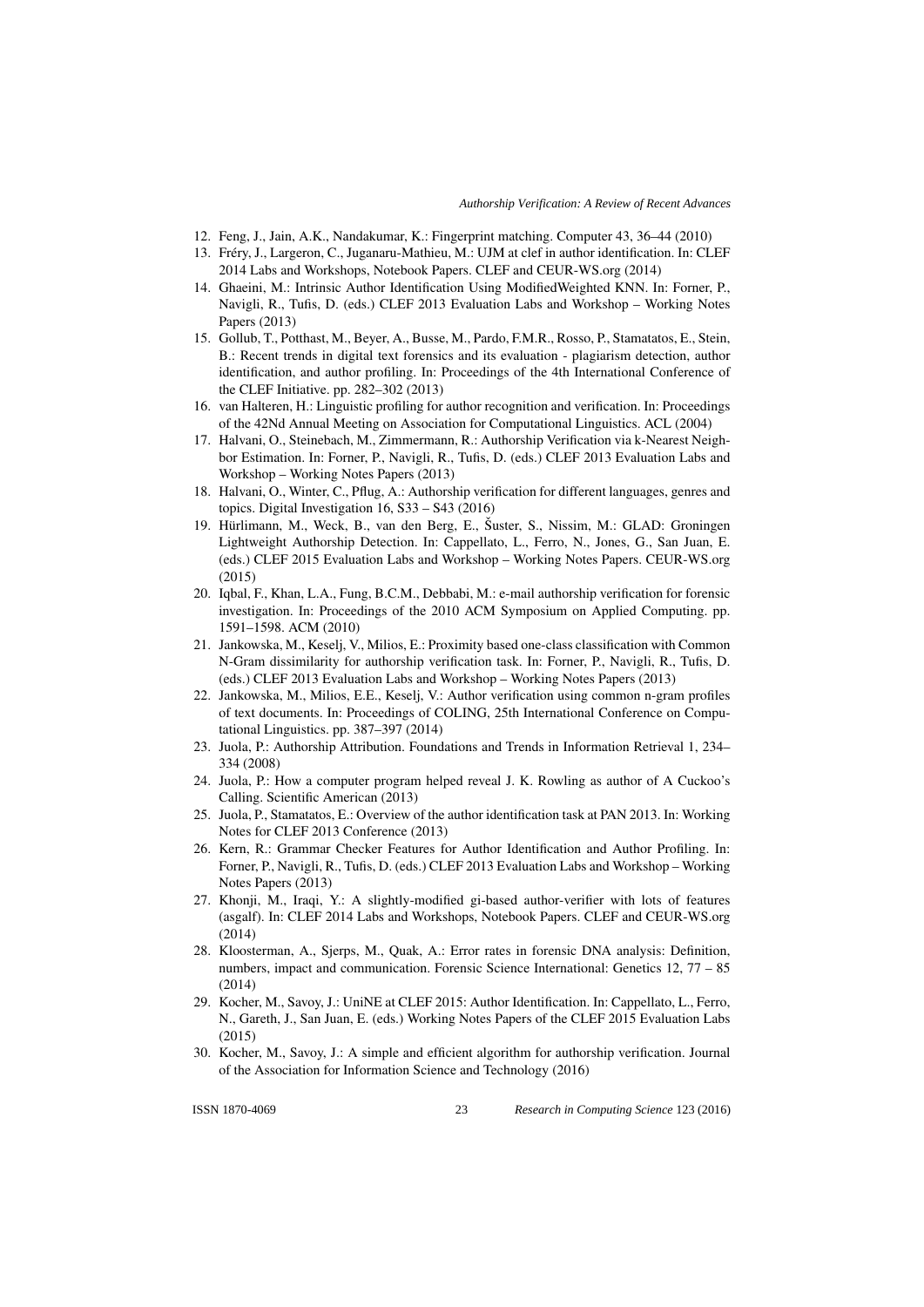- 31. Koppel, M., Schler, J., Argamon, S.: Authorship Attribution in the Wild. Language Resources and Evaluation 45, 83–94 (2011)
- 32. Koppel, M., Schler, J., Argamon, S., Winter, Y.: The fundamental problem of authorship attribution. English Studies 93(3), 284–291 (2012)
- 33. Koppel, M., Schler, J., Bonchek-Dokow, E.: Measuring differentiability: Unmasking pseudonymous authors. Journal of Machine Learning Research 8, 1261–1276 (2007)
- 34. Koppel, M., Seidman, S.: Automatically identifying pseudepigraphic texts. In: Proceedings of the 2013 Conference on Empirical Methods in Natural Language Processing. pp. 1449– 1454 (2013)
- 35. Koppel, M., Winter, Y.: Determining if two documents are written by the same author. Journal of the American Society for Information Science and Technology 65(1), 178–187 (2014)
- 36. Lambers, M., Veenman, C.: Forensic authorship attribution using compression distances to prototypes. In: Geradts, Z., Franke, K., Veenman, C. (eds.) Computational Forensics, Lecture Notes in Computer Science, vol. 5718, pp. 13–24. Springer Berlin Heidelberg (2009)
- 37. Layton, R.: A simple Local n-gram Ensemble for Authorship Verification. In: Cappellato, L., Ferro, N., Halvey, M., Kraaij, W. (eds.) CLEF 2014 Evaluation Labs and Workshop – Working Notes Papers. CEUR-WS.org (2014)
- 38. Luyckx, K., Daelemans, W.: Authorship attribution and verification with many authors and limited data. In: Proceedings of the Twenty-Second International Conference on Computational Linguistics (COLING 2008). pp. 513–520 (2008)
- 39. Mayor, C., Gutierrez, J., Toledo, A., Martinez, R., Ledesma, P., Fuentes, G., , Meza, I.: A Single Author Style Representation for the Author Verification Task. In: Cappellato, L., Ferro, N., Halvey, M., Kraaij, W. (eds.) CLEF 2014 Evaluation Labs and Workshop – Working Notes Papers. CEUR-WS.org (2014)
- 40. Modaresi, P., Gross, P.: A Language Independent Author Verifier Using Fuzzy C-Means Clustering. In: Cappellato, L., Ferro, N., Halvey, M., Kraaij, W. (eds.) CLEF 2014 Evaluation Labs and Workshop – Working Notes Papers. CEUR-WS.org (2014)
- 41. Moreau, E., Jayapal, A., Lynch, G., Vogel, C.: Author Verification: Basic Stacked Generalization Applied To Predictions from a Set of Heterogeneous Learners. In: Cappellato, L., Ferro, N., Gareth, J., San Juan, E. (eds.) Working Notes Papers of the CLEF 2015 Evaluation Labs (2015)
- 42. Pacheco, M., Fernandes, K., Porco, A.: Random Forest with Increased Generalization: A Universal Background Approach for Authorship Verification. In: Cappellato, L., Ferro, N., Jones, G., San Juan, E. (eds.) CLEF 2015 Evaluation Labs and Workshop – Working Notes Papers. CEUR-WS.org (2015)
- 43. Pavelec, D., Oliveira, L.S., Justino, E., Batista, L.V.: Using conjunctions and adverbs for author verification. Journal of Universal Computer Science 14(18), 2967–2981 (2008)
- 44. Peñas, A., Rodrigo, A.: A simple measure to assess non-response. In: Proceedings of the 49th Annual Meeting of the Association for Computational Linguistics: Human Language Technologies - Volume 1. pp. 1415–1424. ACL (2011)
- 45. Potha, N., Stamatatos, E.: A profile-based method for authorship verification. In: Artificial Intelligence: Methods and Applications - Proceedings of the 8th Hellenic Conference on AI, SETN. pp. 313–326 (2014)
- 46. Potthast, M., Hagen, M., Stein, B.: Author Obfuscation: Attacking the State of the Art in Authorship Verification. In: Working Notes Papers of the CLEF 2016 Evaluation Labs. CLEF and CEUR-WS.org (2016)
- 47. Qian, T., Liu, B., Chen, L., Peng, Z.: Tri-training for authorship attribution with limited training data. In: Proceedings of the 52nd Annual Meeting of the Association for Computational Linguistics, ACL. pp. 345–351 (2014)

*Research in Computing Science* 123 (2016) ISSN 1870-4069